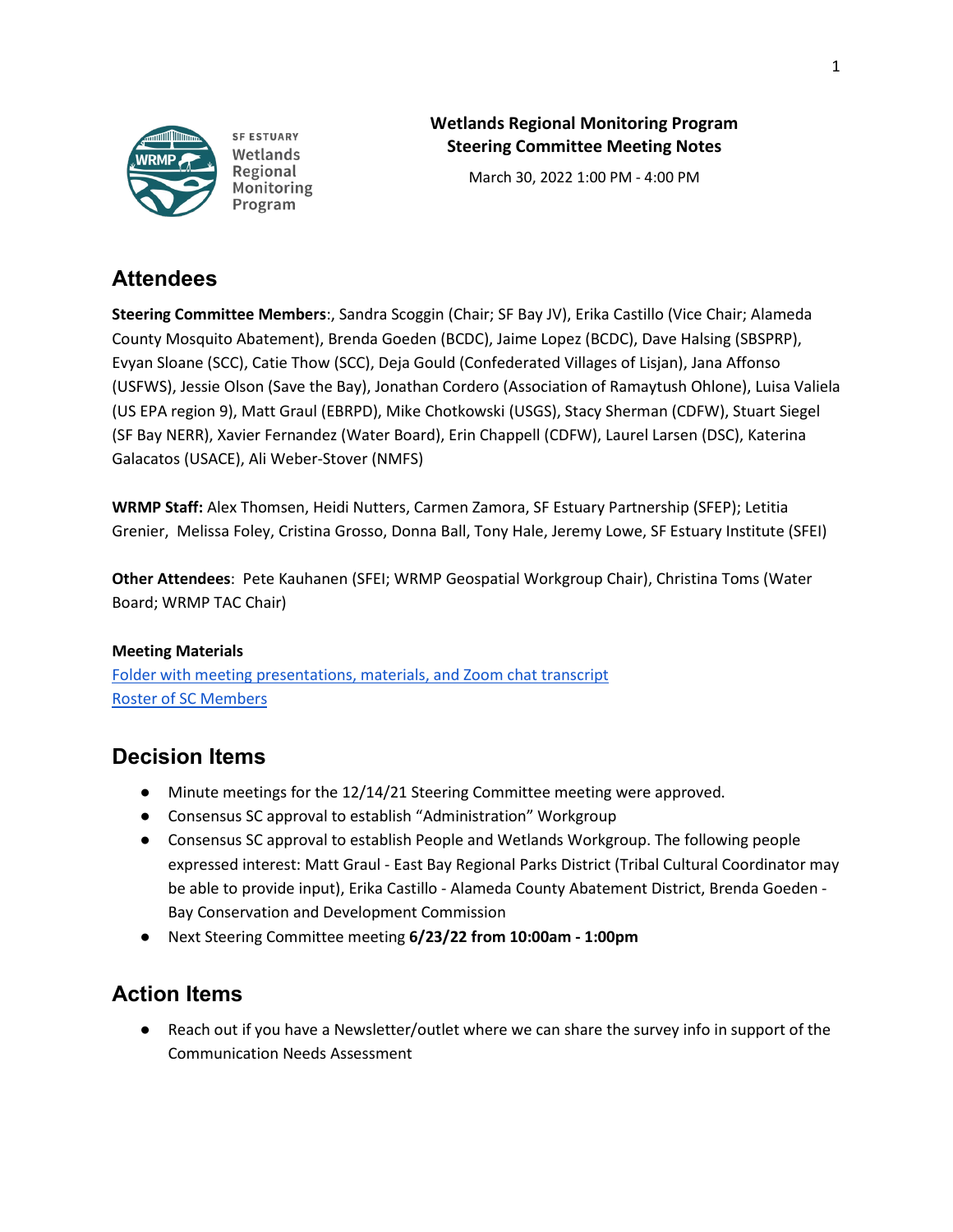- Asking for volunteers to follow up to help revise the charter and finalize pieces, a small group would be helpful. Volunteers: Evyan Borgnis Sloane - State Coastal Conservancy. If interested, contact Heidi Nutters [\(heidi.nutters@sfestuary.org\)](mailto:heidi.nutters@sfestuary.org).
- "Administration" Workgroup Contact Alex Thomsen [\(alexandra.thomsen@sfestuary.org\)](mailto:alexandra.thomsen@sfestuary.org) if interested in joining the Workgroup distribution list.
- "People & Wetlands" Workgroup Contact Alex Thomsen [\(alexandra.thomsen@sfestuary.org\)](mailto:alexandra.thomsen@sfestuary.org) if interested in joining or providing input on the Workgroup.
- Please provide feedback on the geospatial SOP/summary to Pete Kauhanen [\(petek@sfei.org\)](mailto:petek@sfei.org) and Cristina Grosso [\(cristina@sfei.org\)](mailto:cristina@sfei.org) **by April 28th.**
- Survey results: Majority expressed interest in a high level summary of the Standard Operating Procedure (SOP) with a link to the full SOP (like what was provided for the geospatial SOP) as well as the opportunity to review them after TAC approval and given 2 weeks for review.

## Acronyms to be aware of:

- SC: Steering Committee
- SOP: Standard Operating Procedure
- WRMP: Wetland Regional Monitoring Program
- TEK: Traditional Ecological Knowledge
- TAC: Technical Advisory Committee
- FFHWG: Fish and Fish Habitat Workgroup
- NERR: National Estuarine Research Reserve
- SFBNERR: San Francisco Bay National Estuarine Research Reserve

## **Notes**

## Agenda Item 1- Program Update, Announcements

- Staff are developing a Communications Needs Assessment to ID key audiences interested in WRMP outputs, and what modes of communication will work best for those audiences. More comprehensive update will be coming in the next meeting. Survey will be going out on the WRMP Newsletter as well as other venues. Hope for partners to include a blurb about it on their various communication materials as well to understand what audiences are interested, what outputs of WRMP people would like to see. Reach out if you have a Newsletter/outlet where we can share the survey info in support of the Needs Assessment.
- Thrilled to see Bay Area Open Roads TV Show feature a little section on the WRMP. You can watch at this link: [https://www.nbcbayarea.com/news/local/openroad/openroad-saving-san](https://www.nbcbayarea.com/news/local/openroad/openroad-saving-san-francisco-bay-episode-73/2846277/)[francisco-bay-episode-73/2846277/](https://www.nbcbayarea.com/news/local/openroad/openroad-saving-san-francisco-bay-episode-73/2846277/)
- At a future SC meeting, staff will bring a joint workplan and budget.
- Asking for volunteers to follow up to help revise the charter and finalize pieces, a small group would be helpful. Volunteers: Evyan Borgnis Sloan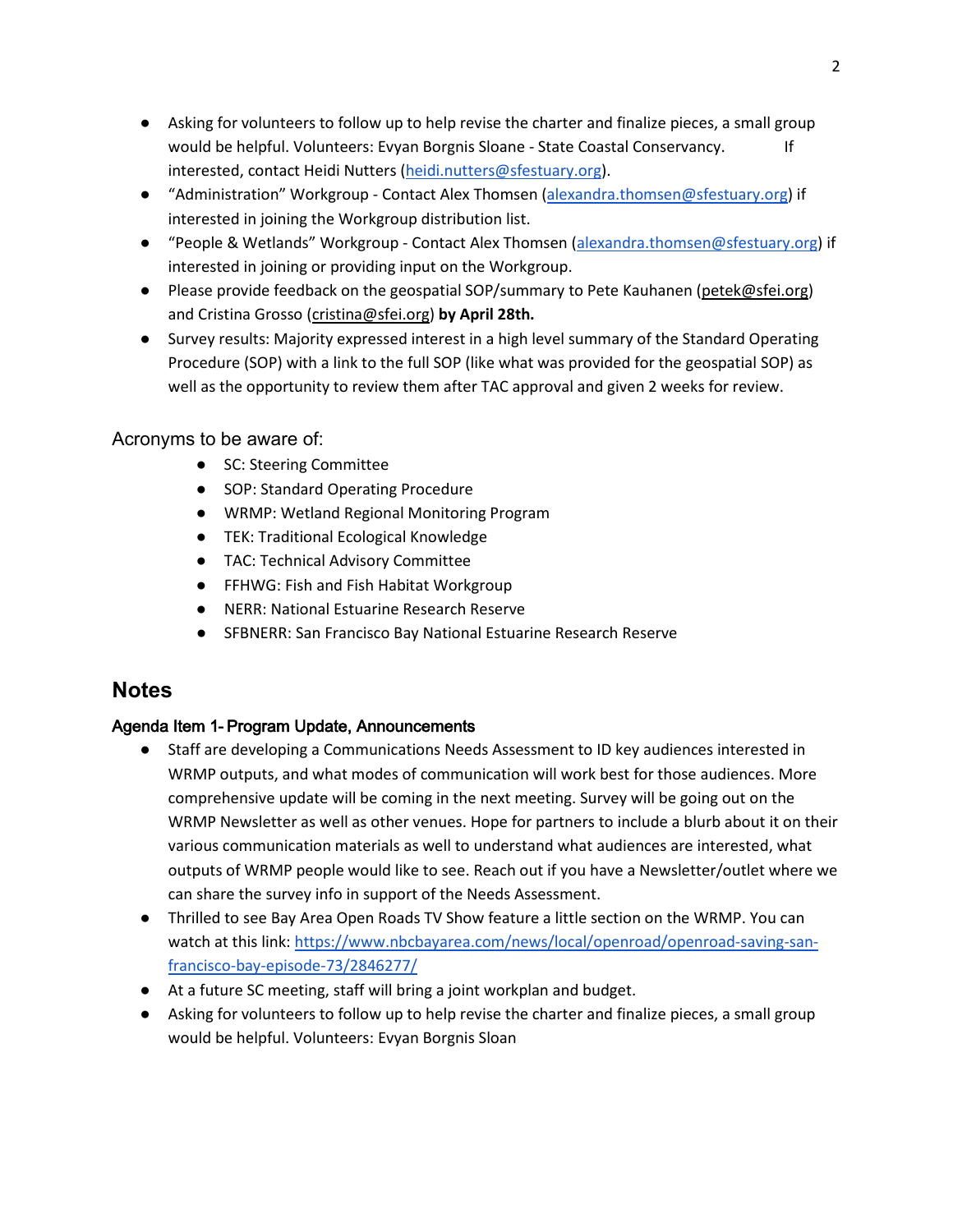### Agenda Item 2- Overview of Key Decisions and Deliverables for 2022 Heidi Nutters (SFEP) and Cristina Grosso (SFEI)

### Key Discussion Questions raised by SC Members: [\(Slides\)](https://nam10.safelinks.protection.outlook.com/?url=https%3A%2F%2Fdocs.google.com%2Fpresentation%2Fd%2F1hw9pXXCen4fr67RIQ_66AF8o4Kxk2SLLVxAezx8Ipbc%2Fedit%3Fusp%3Dsharing&data=04%7C01%7Ccarmen.zamora%40sfestuary.org%7C6d7ca4f3700d47bc050308da11ea23f2%7Cb084c4a0bb194142b70382ea65a5eeb2%7C0%7C0%7C637841996545915346%7CUnknown%7CTWFpbGZsb3d8eyJWIjoiMC4wLjAwMDAiLCJQIjoiV2luMzIiLCJBTiI6Ik1haWwiLCJXVCI6Mn0%3D%7C3000&sdata=Xr%2FMVSa%2BVzMXK%2BCirOLLZ78HxKlndQW7OtfIME5oK3c%3D&reserved=0)

- What is the role of SC, can we change the order and priority? Where is the background for these priorities? What do you want from us as SC members?
	- Underlined items in the table are SC consensus items, we see as potential decision items to SC.
	- SC is the decision maker of the program.
	- The overview document is intended to help organize and report outputs to funders.
	- We are bringing the funded deliverables within the grants to the SC.
	- What level of decisions does the SC want to have? What priorities are we missing? Response from staff: Deliverables were embedded in the grant proposals and SC had input. Because funding the program is through various mechanisms and some have grant proposals that have deliverables that are going to meet, while other funds aren't so restrictive and can be flexible.

## **Agenda Item 3-** Proposal for Formation of New Workgroups[\(Slides](https://nam10.safelinks.protection.outlook.com/?url=https%3A%2F%2Fdocs.google.com%2Fpresentation%2Fd%2F1QCNExoDpXHvTXRV6VdIS--HeQLhd8IoRUYWE-UDqdf8%2Fedit%3Fusp%3Dsharing&data=04%7C01%7Ccarmen.zamora%40sfestuary.org%7C6d7ca4f3700d47bc050308da11ea23f2%7Cb084c4a0bb194142b70382ea65a5eeb2%7C0%7C0%7C637841996545915346%7CUnknown%7CTWFpbGZsb3d8eyJWIjoiMC4wLjAwMDAiLCJQIjoiV2luMzIiLCJBTiI6Ik1haWwiLCJXVCI6Mn0%3D%7C3000&sdata=EQ2tjpzFPOM8dx38aj8fqiN6KU6OpwnH8jf6rUW8agQ%3D&reserved=0) from Alex Thomsen (SFEP))

New Workgroup - "Administration" Coordination**:** [\(Proposal document\)](https://nam10.safelinks.protection.outlook.com/?url=https%3A%2F%2Fdocs.google.com%2Fdocument%2Fd%2F1xooASvLFCMs16P8zvyMl07EXrW6o-gyl%2Fedit&data=04%7C01%7Ccarmen.zamora%40sfestuary.org%7C6d7ca4f3700d47bc050308da11ea23f2%7Cb084c4a0bb194142b70382ea65a5eeb2%7C0%7C0%7C637841996545915346%7CUnknown%7CTWFpbGZsb3d8eyJWIjoiMC4wLjAwMDAiLCJQIjoiV2luMzIiLCJBTiI6Ik1haWwiLCJXVCI6Mn0%3D%7C3000&sdata=H0jUAOL7cVfpbU0Hp3XfS8qHksBEAxATr46Vv2fmiWU%3D&reserved=0)

- Why is the workgroup needed? The WRMP has begun implementing a more formal program structure as the development and approval of the first version of the Charter last year. Collectively core team members decided to dissolve Core team because doesnt fit the formal program structure that is outlined in Charter. Therefore proposing formation of this new "Administration" Coordination workgroup to continue supporting program strategy and coordination moving forward.
- Scope and focus will be advisory. Provide detailed input on work plan deliverables, advice on SC and TAC coordination.
- Administration: Quarterly team meetings in between SC meetings, but maintain some flexibility. 8-10 meetings max a year.
- WRMP staff will coordinate the workgroup and set agendas. Alex will be the primary point of contact.

#### Questions/Concerns:

- Key Questions/Comments:
	- Find alternate name for Workgroup
	- Elaborate on if it's advisory, how it's functioning and how it's different and what is the value of having a workgroup in addition to what is already in place? Where does this fit in with the Charter? [\(Link to Charter\)](https://www.wrmp.org/wp-content/uploads/2021/06/WRMP_Charter_20210622.pdf.)
	- This workgroup is helping with near term planning for work plan deliverables (like planning open house, what format to deliver in this). How deliverables look like to serve the SC and TAC. Make sure what these committees are clear in what roles they have. Do administration items that get at large planning to get it done in a faster time frame.
	- Is it true that SC can only know what is happening but cannot show up to a meeting if they desire? To clarify, I can know about the meeting and can attend. Suggest to have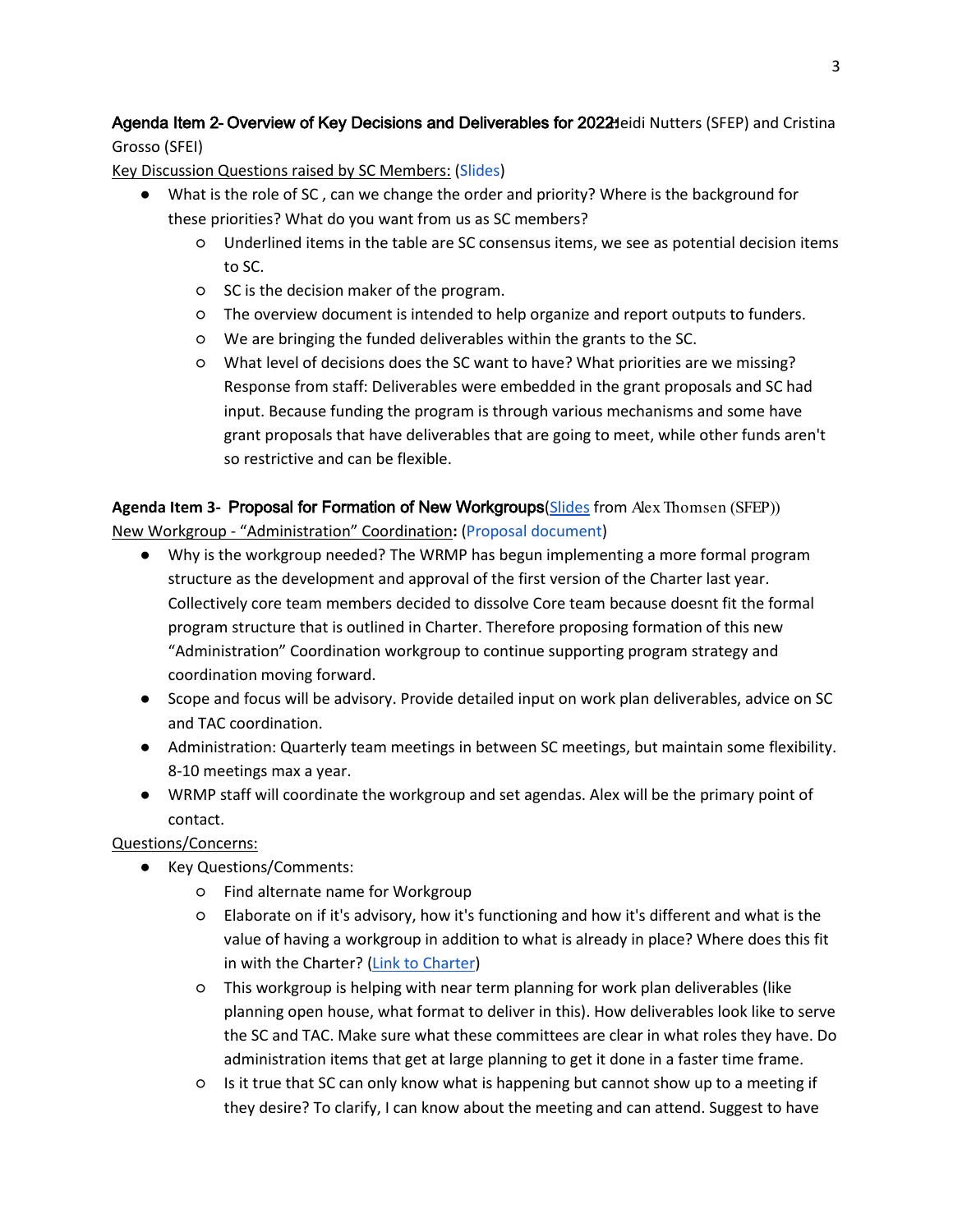clearer language in the proposal because only says SC will get the invitation but doesn't clearly say they are welcome to attend. CLARIFY in DOCUMENT.

- Coordination is very labor intensive and finds this workgroup good to be having
- **Summary Action: Consensus SC Approval** to establish the Workgroup
- Volunteers for the Workgroup:
	- Add to distribution list: Brenda Goeden, BCDC

New Workgroup - People and Wetland workgroup: [\(proposal\)](https://nam10.safelinks.protection.outlook.com/?url=https%3A%2F%2Fdocs.google.com%2Fdocument%2Fd%2F1qPlib-wgGPBCT7COLx0utNRURRe2b-R2%2Fedit%3Fusp%3Dsharing%26ouid%3D111250718617357731140%26rtpof%3Dtrue%26sd%3Dtrue&data=04%7C01%7Ccarmen.zamora%40sfestuary.org%7C6d7ca4f3700d47bc050308da11ea23f2%7Cb084c4a0bb194142b70382ea65a5eeb2%7C0%7C0%7C637841996545915346%7CUnknown%7CTWFpbGZsb3d8eyJWIjoiMC4wLjAwMDAiLCJQIjoiV2luMzIiLCJBTiI6Ik1haWwiLCJXVCI6Mn0%3D%7C3000&sdata=27m5WCr%2F6zavw1UXW8vG2GaQ%2Fwp8CKMVB9Aebz4F5JI%3D&reserved=0)

- Name is temporary. Open to feedback on ideas for names
- This workgroup is a way to respond to critical input heard to connect WRMP to communities and understand better ways of wetland health. It will build relationships between other stakeholder groups and bring in TEK, social science. Can help evaluate benefits of wetlands being provided equitably through these indicators.
- SC will have the role of making sure the workgroup aligns with program goals and ensuring relevance to decision making of WRMP through SC meetings or direct participation in the workgroup. TAC can provide an approach to indicators.
- Questions/Comments:
	- Public access to wetlands vs public health and safety and mosquitos. Be more explicit about public access scope in the workgroup. Public access focus got broadeneed again to include benefits that wetlands provide to ppl and public access is a narrow piece of that. Whether it is explicitly stated or not, one needs to focus on what are the benefits to people and see if public access might be an indicator and not be in the guiding question as an option.
	- Trying to align the indicators with the SF Bay Restoration Authority, State of the Estuary Report team
- **Summary Action: Consensus SC Approval** to establish People and Wetlands Workgroup. The following people expressed interest: Matt Graul, East Bay Regional Parks District (Tribal Cultural Coordinator may be able to provide input), Erika Castillo, Alameda County Abatement District, Brenda Goeden, Bay Conservation and Development Commission

## 5.) Technical Advisory Committee (TAC) and Workgroups Update

Christina Toms (Water Board; TAC Chairides)

- New additions to roster is Matt Ferner SFBNERR and Judy Drexler USGS
- Finalizing geospatial SOP for 1 and 3 and designating reference project sites.
- Work on SOPs for 2 and 7: maps of complete tidal wetlands, other derivative special indicators and once have 1,2,3, and 7 can build these derivative maps.
- Find out how to bring in data from two NERR sites and turn it into WRMP data and establish a third benchmark site from the estuary and standardize TACs SOPs.

#### **Summary of SOP for priority geospatial indicators**

Pete Kauhanen (Geospatial Workgroup Chair; SFEI) and Cristina Grosso (SFEI) Geospatial SO[P Slides](https://nam10.safelinks.protection.outlook.com/?url=https%3A%2F%2Fdocs.google.com%2Fpresentation%2Fd%2F1KCBkxQREB_dXaMrFAbu0TPXl1sTfYULp%2Fedit%3Fusp%3Dsharing%26ouid%3D116468166695144258716%26rtpof%3Dtrue%26sd%3Dtrue&data=04%7C01%7Ccarmen.zamora%40sfestuary.org%7C6d7ca4f3700d47bc050308da11ea23f2%7Cb084c4a0bb194142b70382ea65a5eeb2%7C0%7C0%7C637841996545915346%7CUnknown%7CTWFpbGZsb3d8eyJWIjoiMC4wLjAwMDAiLCJQIjoiV2luMzIiLCJBTiI6Ik1haWwiLCJXVCI6Mn0%3D%7C3000&sdata=Y3knM0UvGNPCN1oZvy5bVPB6MC3FnZ4qAdoKREccmPE%3D&reserved=0)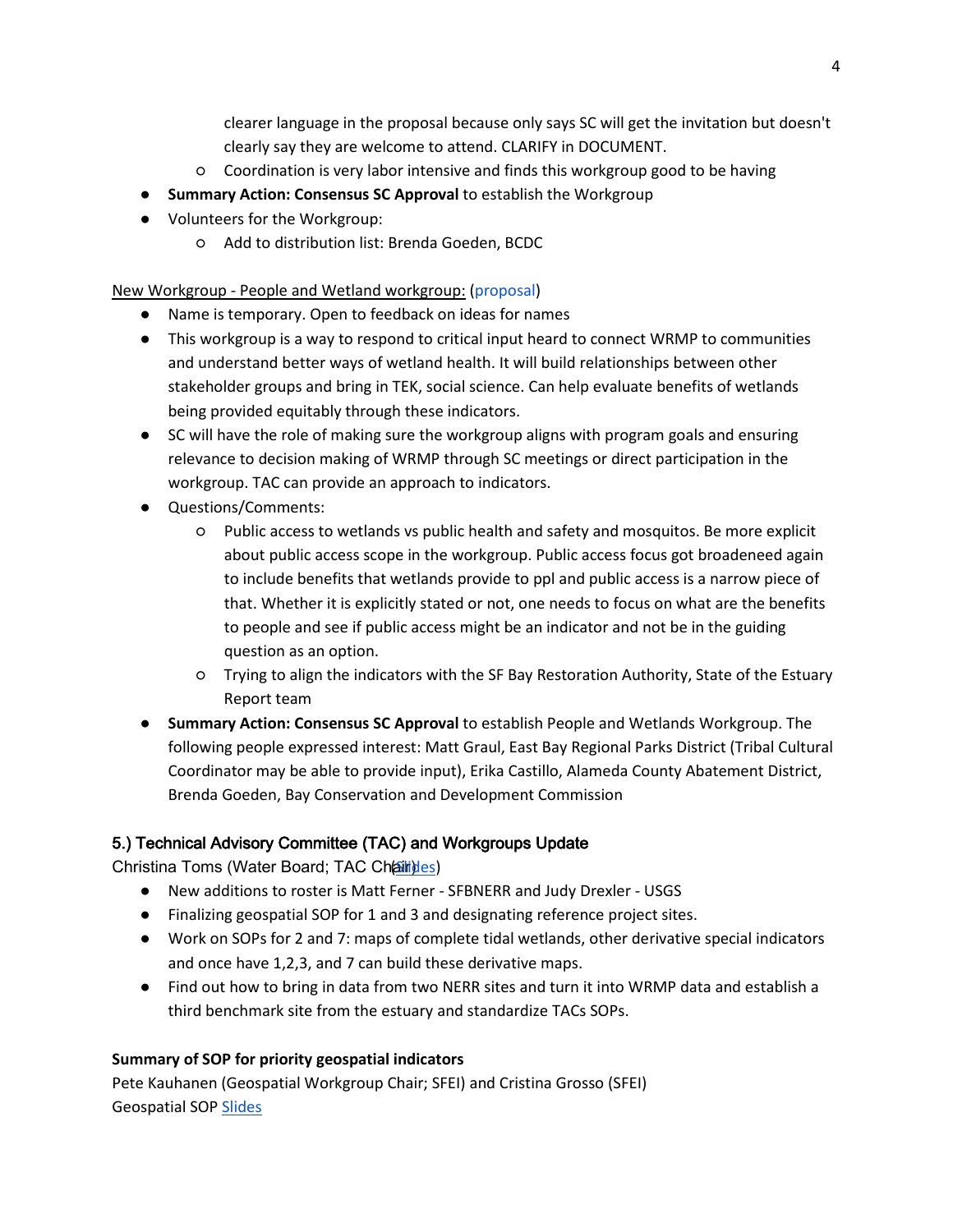- SOP for indicators 1 and 3 has been approved by the Geospatial Workgroup and recommended by the TAC
	- Indicator 1: Developing a comprehensive standardized map of baylands ecosystems designed to support restoration and protection.
	- Indicator 3: Bayland transition zones map will identify where baylands may need to migrate over time
- SOPs are 70 pages long, so the Workgroup has produced a summary. Will appreciate any feedback (missing any sections, is this format useful?)
- Intended audience of the SOP is members of the Geospatial Workgroup to implement the mapping approaches. The SOP will also be available on the WRMP website for the public, regulatory staff, and others to provide transparency and credibility.
- Resulting maps and analyses will help the restoration and broader community quantify and understand change over time and assist regulators in reviewing project plans
- The SOP is based on existing information and technology, and will need to be revisited and revised over time accordingly
- Key questions/comments
	- A new Landmark Baylands Map will be created every 10 years to account for change over time. A new Bayland Change Update Map will be created 5 years following the most recent Landmark Baylands Map to update it in specific areas that have experienced change, to avoid introducing noise and ensure that changes in the map reflect real change on the ground.
- Please provide feedback on the geospatial SOP/summary to Pete Kauhanen [\(petek@sfei.org\)](mailto:petek@sfei.org) and Cristina Grosso [\(cristina@sfei.org\)](mailto:cristina@sfei.org) by **April 28th**

## **Status update on SOP development for fish and fish habitat (FFH) monitoring**

Ali Weber-Stover (FFH Workgroup Co-Chair; NMFS) FFHWG Update [Slides](https://nam10.safelinks.protection.outlook.com/?url=https%3A%2F%2Fdocs.google.com%2Fpresentation%2Fd%2F1YDHHVQb-c_2Z4x3Ypc3I3oSRPRyUPo1s%2Fedit%3Fusp%3Dsharing%26ouid%3D116468166695144258716%26rtpof%3Dtrue%26sd%3Dtrue&data=04%7C01%7Ccarmen.zamora%40sfestuary.org%7C6d7ca4f3700d47bc050308da11ea23f2%7Cb084c4a0bb194142b70382ea65a5eeb2%7C0%7C0%7C637841996545915346%7CUnknown%7CTWFpbGZsb3d8eyJWIjoiMC4wLjAwMDAiLCJQIjoiV2luMzIiLCJBTiI6Ik1haWwiLCJXVCI6Mn0%3D%7C3000&sdata=i178GtnTksn1EOet4wyjKUWL3Yx3DsHHUBAgDDzp%2BcY%3D&reserved=0)

- Focused on Guiding Question 3 and establishing some specific monitoring goals related to the question, "How do policies, programs, and projects to protect and restore tidal marshes affect the distribution, abundance, and health of aquatic organisms?" Goals included:
	- Regional questions
	- Listed species questions
	- Smaller-scale, marsh-specific questions
- After establishing these goals, the Workgroup looked at existing monitoring data and literature from the upper estuary to leverage what has been done previously. From this review made a list of considerations that are important to incorporate in developing the monitoring SOP, such as focal species and habitat/water quality metrics
- A smaller subgroup looked at these considerations and ranked them based on importance for achieving the monitoring goals.
- Next, the subgroup assembled the most important considerations into monitoring alternatives that could be recommended for the WRMP and ranked those alternatives
- $\bullet$  Found using more types of gear  $(3+)$  is better to sample the whole tidal marsh ecosystem.